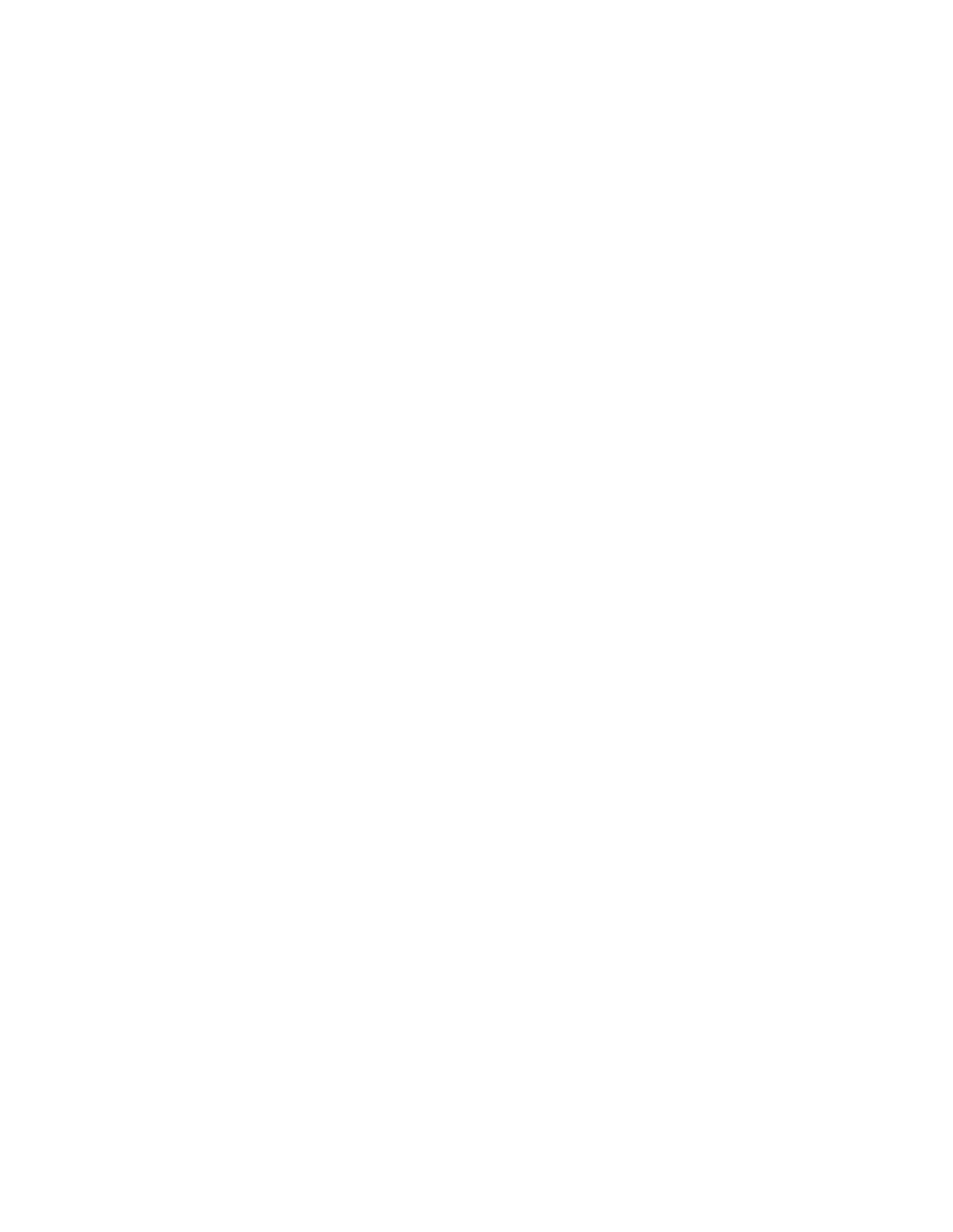#### **BURKE, Justice.**

 $\overline{a}$ 

[¶1] Ripp Causey challenges his conviction on one count of aggravated assault and battery. We will affirm his conviction.

#### *ISSUES*

[¶2] Mr. Causey presents these issues:

- 1. Did the district court properly instruct the jury regarding Mr. Causey's right of self-defense?
- 2. Did the prosecutor improperly comment on Mr. Causey's right to silence?

#### *FACTS*

[¶3] On the afternoon of November 5, 2006, Officer James Frye, of the Lusk Police Department, was dispatched to the home of Sandra Serres. Ms. Serres had called 911 and reported a fight. Upon arriving, Officer Frye observed Mr. Causey standing outside the home. He was bleeding from his head and "was holding a machete." Officer Frye then saw David Howard exit the home. Mr. Howard's hands were bleeding profusely. Around this time, Niobrara Sheriff Deputy Randy Stensaas also arrived at the scene. Deputy Stensaas drew his weapon and ordered Mr. Causey to put the machete on the ground. Mr. Causey complied. Officer Frye and Deputy Stensaas interviewed Mr. Causey, Ms. Serres, and Mr. Howard. After the interviews, Mr. Causey was arrested. An information was subsequently filed charging Mr. Causey with aggravated assault and battery in violation of Wyo. Stat. Ann. § 6-2-502(a)(ii) (LexisNexis  $2005$ )<sup>1</sup> and attempted second-degree murder in violation of Wyo. Stat. Ann. §§ 6-2-104 and 6-1-301.

[¶4] The trial testimony revealed a contentious history between Mr. Causey and Mr. Howard. Ms. Serres testified that she previously dated and lived with Mr. Causey. In approximately June 2006, she began dating Mr. Howard. She moved out of the home she shared with Mr. Causey and, soon after, began living with Mr. Howard. She continued to maintain a friendship with Mr. Causey, which added strain to the relationship between Mr. Causey and Mr. Howard. A number of verbal confrontations occurred between Mr. Causey and Mr. Howard after her break up with Mr. Causey. On

<sup>&</sup>lt;sup>1</sup> "A person is guilty of aggravated assault and battery if he: . . . Attempts to cause, or intentionally or knowingly causes bodily injury to another with a deadly weapon." Wyo. Stat. Ann. § 6-2-502(a)(ii).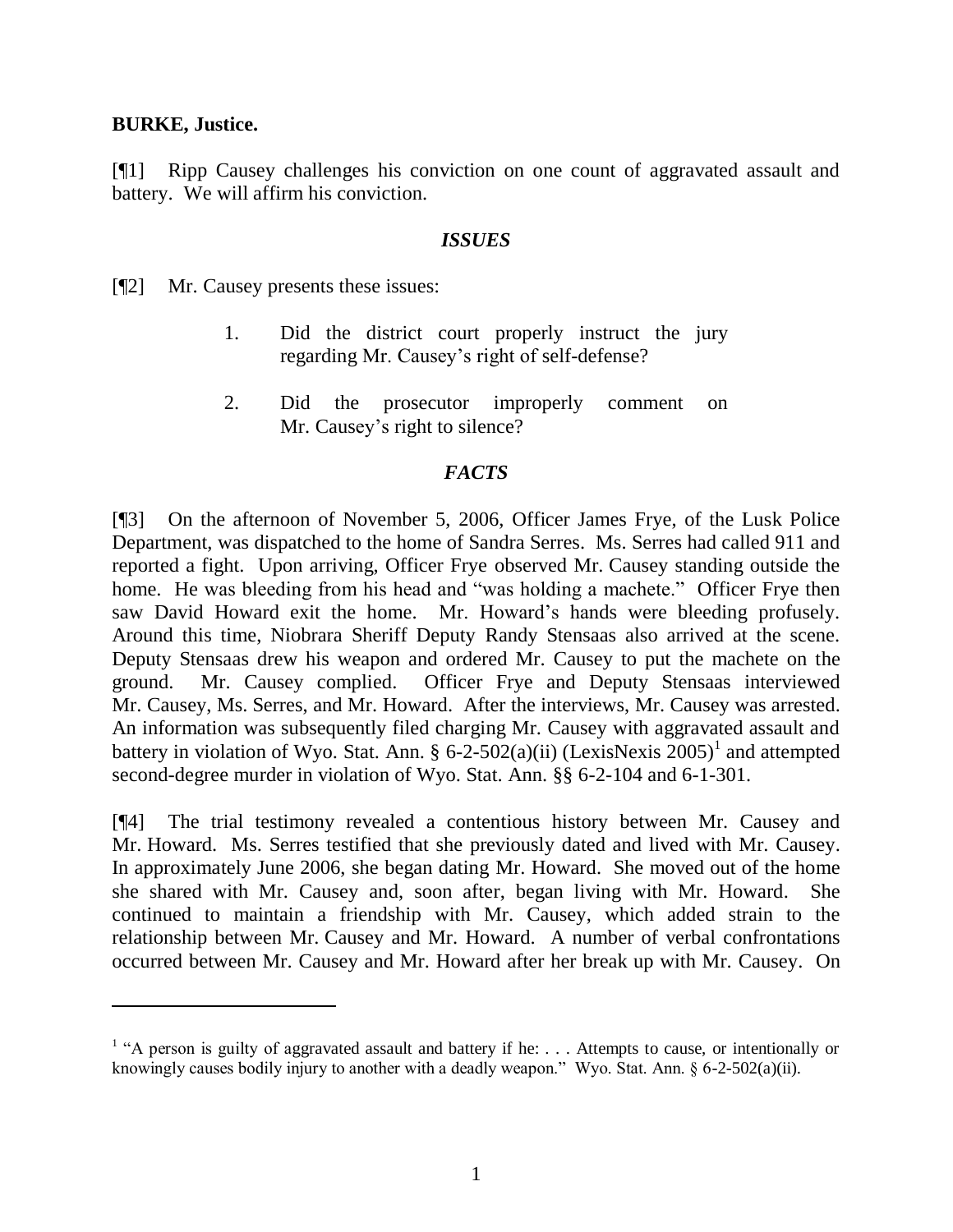one previous occasion, a police officer had been called to serve as a "civil standby" to deter a physical confrontation between the two men. Mr. Howard eventually moved out of the home he shared with Ms. Serres, but continued his relationship with Ms. Serres. They were still in an exclusive dating relationship on November 5, 2006.

[¶5] On that morning, according to Ms. Serres, she and Mr. Howard helped a friend move. Mr. Howard left after arguing with the friend, and later, Ms. Serres called Mr. Causey to take her home. While Ms. Serres and Mr. Causey were at her home, she received several calls from Mr. Howard. According to the testimony of both Ms. Serres and Mr. Howard, Mr. Causey made several loud comments and threats while Mr. Howard was on the telephone with Ms. Serres, and Mr. Howard could hear Mr. Causey's remarks. Specifically, Mr. Howard testified that Mr. Causey said that "I had no balls, called me a punk." According to Ms. Serres, Mr. Causey stated "[t]hat he would just kill the punk and to bring it on." Mr. Causey offered a different version of the comments. He testified that he and Ms. Serres were having a normal conversation, and that Mr. Howard happened to hear the conclusion of one of Mr. Causey's statements as Ms. Serres answered the telephone.

[¶6] In any event, despite Ms. Serres's expressed desire that he not do so, Mr. Howard traveled to her home. When Mr. Causey learned that Mr. Howard was on his way, he went to his vehicle, retrieved the machete, and returned inside. Ms. Serres called the police. Before the police arrived, Mr. Howard and Mr. Causey engaged in a physical altercation. At trial, conflicting evidence was presented regarding details of the fight. For example, Ms. Serres and Mr. Howard testified that Mr. Howard pulled the screen door open and walked past Ms. Serres without touching her. Mr. Causey, in contrast, testified that Mr. Howard "jerked the door out of her hand and shoved her against the wall and never even slowed down."

[¶7] Mr. Howard testified that when he entered the residence, he saw "something coming at me, and I threw up my hand, and there was a scuffle after that." Mr. Howard later discovered that the "something" coming at him was Mr. Causey's machete. During the "scuffle," according to Mr. Howard, he grabbed Mr. Causey, shoved him, and eventually ran him out the door and flung him to the ground. Mr. Howard said that Mr. Causey's head injury occurred when he pounded Mr. Causey's head on the ground. Mr. Howard sustained severe cuts to his hands, which required surgery, and he testified that he had not recovered full function of his hands.

[¶8] Mr. Causey's trial testimony about the conflict differed from Mr. Howard's version, and also varied in several respects from what he told law enforcement officers soon after the incident. Mr. Causey testified that he turned to leave after Ms. Serres left, but Mr. Howard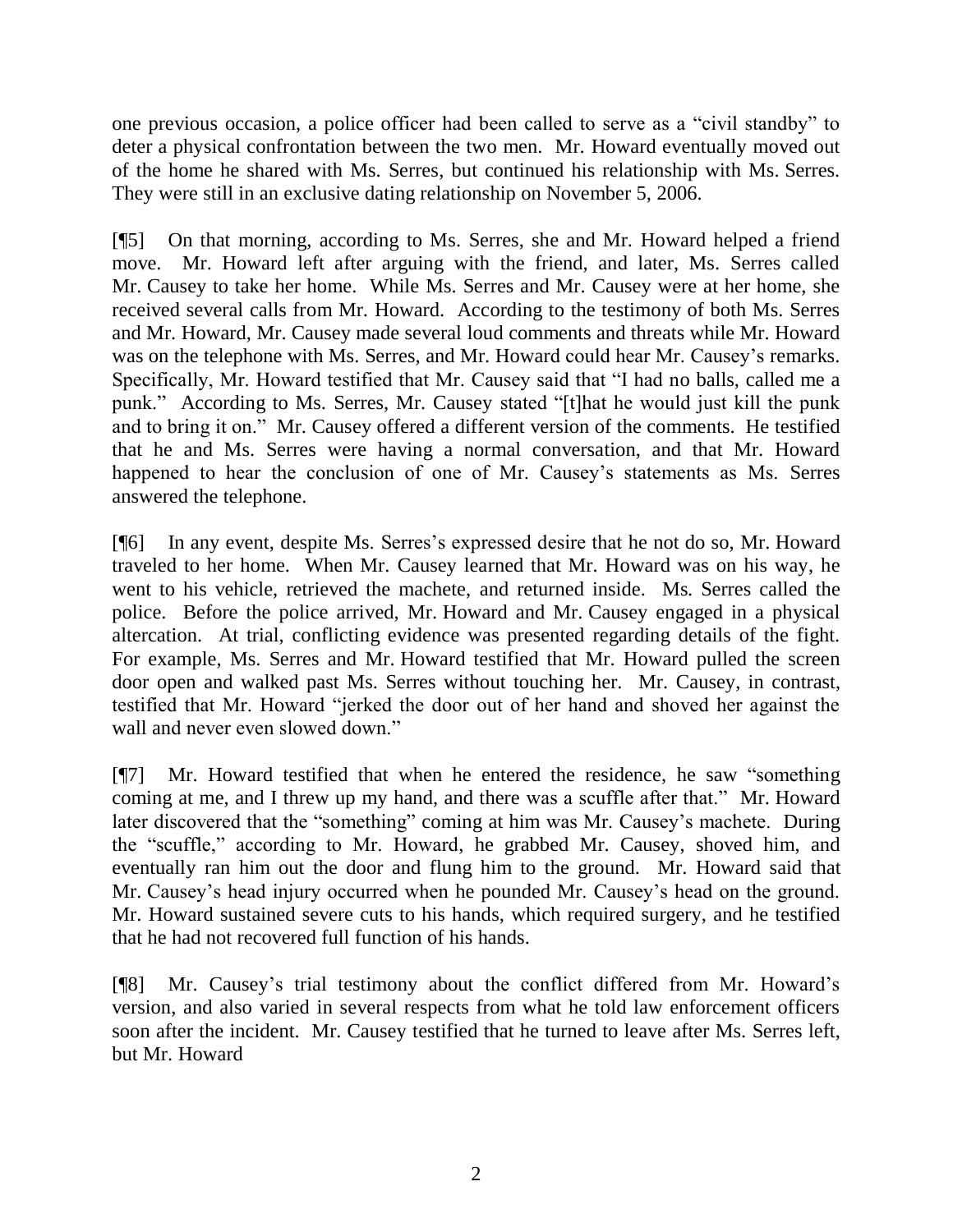grabbed me by the left arm and the shoulder. He spun me and slammed me into the corner of the wall, the kitchen and the hallway, and cut my head open. He slammed me into the sofa. He slammed me into the desk. He threw me on the floor, started stomping on me.

Mr. Causey described batting ineffectually at Mr. Howard while being struck and kicked, and while Mr. Howard slammed his head down on the floor. Mr. Causey testified that Mr. Howard received his injuries as follows:

> So then I was still bent over looking at the floor, and he was slamming me, and I was trying to get my arm up so I could take another swing at him to get him away from me; and he evidently saw the machete and grabbed it. I didn't realize all these things until later. I was outside what happened. It happened so fast, I didn't realize it at that time; but he grabbed the machete; and I felt him pull on it; and he didn't pull it out of my hand. I don't know how, but I still had a hold of it; and he kind of stepped back a little bit; and he had his hand like this; and I was still bent over; and I was taking a swing and raised up and just made a wild swing at him to back him up; and he raised his arms up a little, and I hit him on this forearm.

Mr. Causey then left. Officer Frye arrived and found him outside.

[¶9] Mr. Causey was acquitted of attempted second-degree murder, but found guilty of aggravated assault and battery. The district court sentenced Mr. Causey to 7-10 years imprisonment with credit for time served. He appealed.

## *DISCUSSION*

# *1. Jury Instructions*

[¶10] Mr. Causey defended the charges against him by contending that he acted in selfdefense. His position on appeal is that the district court did not properly instruct the jury on the law regarding self-defense. His challenge is directed only at Instruction 19, but that instruction is better understood when put in context with all of the self-defense instructions given to the jury:

# Jury Instruction No. 15:

Before the defendant may be convicted of Aggravated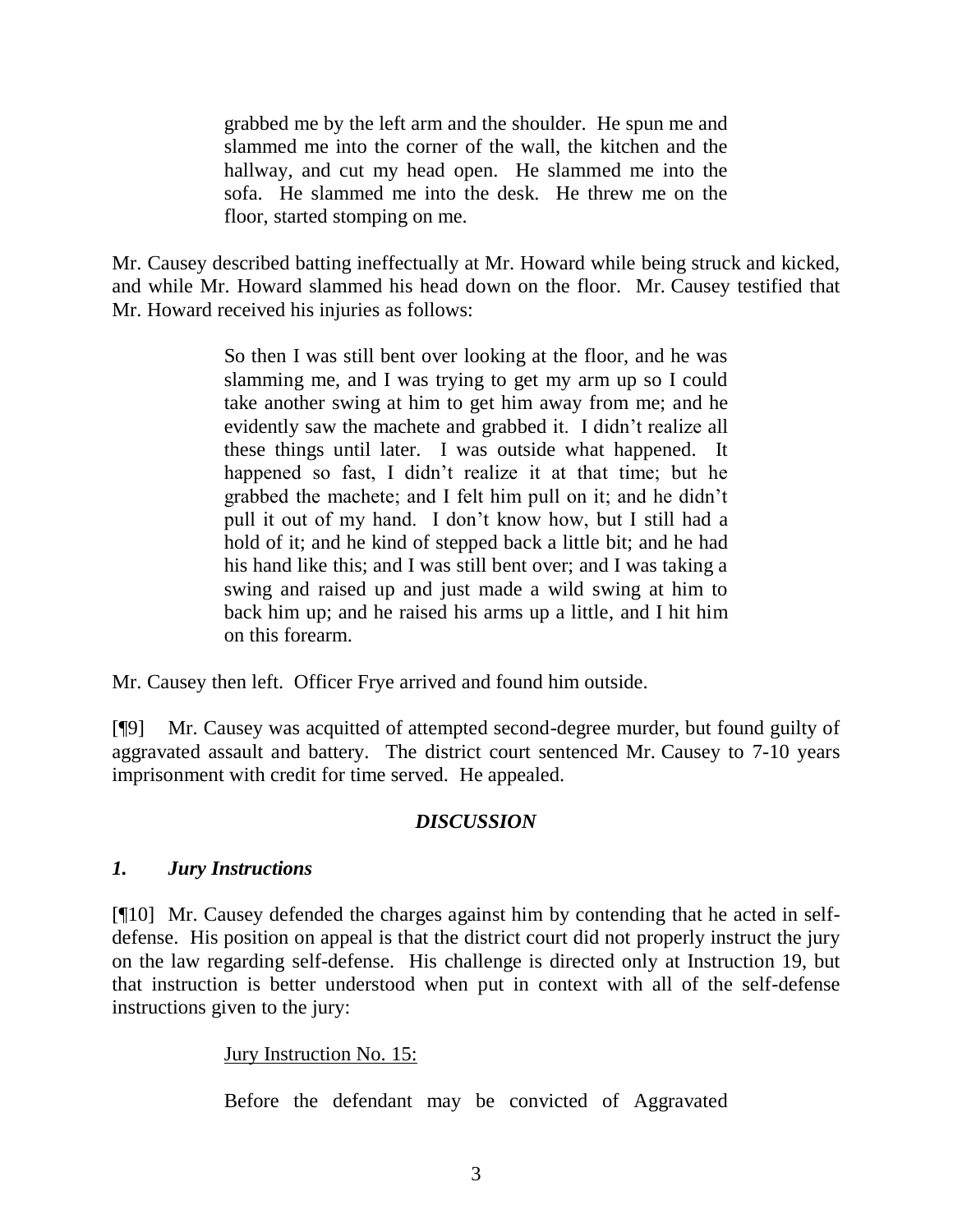Assault and Battery or Attempted Second Degree Murder, the State must prove beyond a reasonable doubt that the defendant did not act in self-defense.

A person being assaulted may defend himself if he has reasonable grounds for believing and does believe that bodily injury is about to be inflicted upon him. In doing so he may use all force which would appear to a reasonable person, in the same or similar circumstances, to be necessary to prevent the injury which appears to be imminent.

### Jury Instruction No. 16:

The Defendant was permitted to act in self-defense if he had reasonable cause to believe and did believe that the danger was real and impending and immediate.

It is not necessary that the danger actually was real, or that the danger actually was impending and immediate, so long as the Defendant had reasonable cause to believe and did believe these facts. If the Defendant reasonably believed that danger was real and impending and immediate, he was permitted to act in self-defense even though the other person did not actually intend to harm the Defendant.

## Jury Instruction No. 17:

One may arm himself in self-defense only if he has reasonable grounds to believe:

- 1. that another will attack him, and
- 2. that the attack may endanger his life or limb, or cause him serious bodily harm.

If the Defendant armed himself in reasonable anticipation of such an attack, that fact alone does not make the Defendant the aggressor or deprive the Defendant of the right of selfdefense.

## Jury Instruction No. 18:

One who reasonably believes that he is threatened with an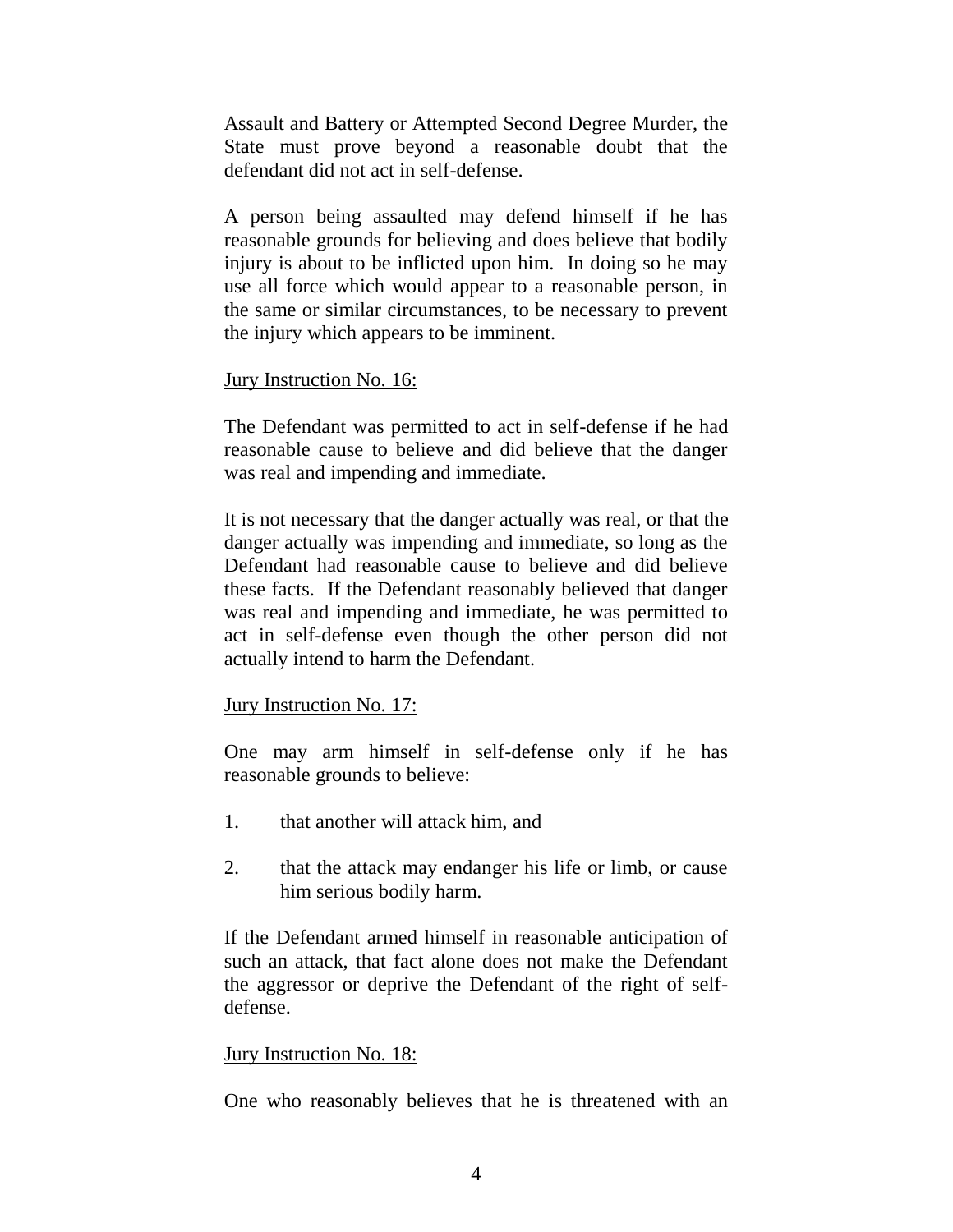attack that justifies self-defense, need not retreat or consider whether he can safely retreat, so long as he does not use deadly force. He is entitled to stand his ground and use such force, as is reasonably necessary under the circumstances to defend himself. This law applies even though the assailed person might have been able to gain safety by flight or by withdrawal from the scene.

Even if the Defendant had reasonable ground to believe and actually did believe that he was in imminent danger of death or serious bodily harm, the Defendant was justified in using deadly force to repel the danger only if he retreated as far as he safely could before using deadly force. The law requires a person to retreat rather than to take the life of an adversary if there was a convenient mode of retreat without increasing his actual or apparent peril. To excuse a failure to retreat, it is necessary that the Defendant's peril would be increased, or that it reasonably appeared that it would be increased, by retreat. If you find that the Defendant could have safely retreated but failed to do so, and that the Defendant used deadly force, the Defendant cannot rely on the justification of self-defense.

Jury Instruction No. 19:

The right of self-defense is not available to one who is the aggressor or provokes the conflict.

Where two individuals mutually agree to fight, both are considered aggressors, making a self-defense theory unavailable to either of them.

If one provokes a conflict and thereafter withdraws from it in good faith and informs his adversary by words or actions that he wants to end the conflict, and he is thereafter attacked, he then has the same right of self-defense as any other person.

These self-defense instructions closely follow the language of the Wyoming Criminal Pattern Jury Instructions. *See* W.Cr.P.J.I. 8.05, 8.08-8.11. Instruction 19, the one challenged by Mr. Causey, is nearly a word-for-word recitation of W.Cr.P.J.I. 8.04, with the addition of a sentence about mutual combatants drawn from *Leeper v. State*, 589 P.2d 379, 383 (Wyo. 1979).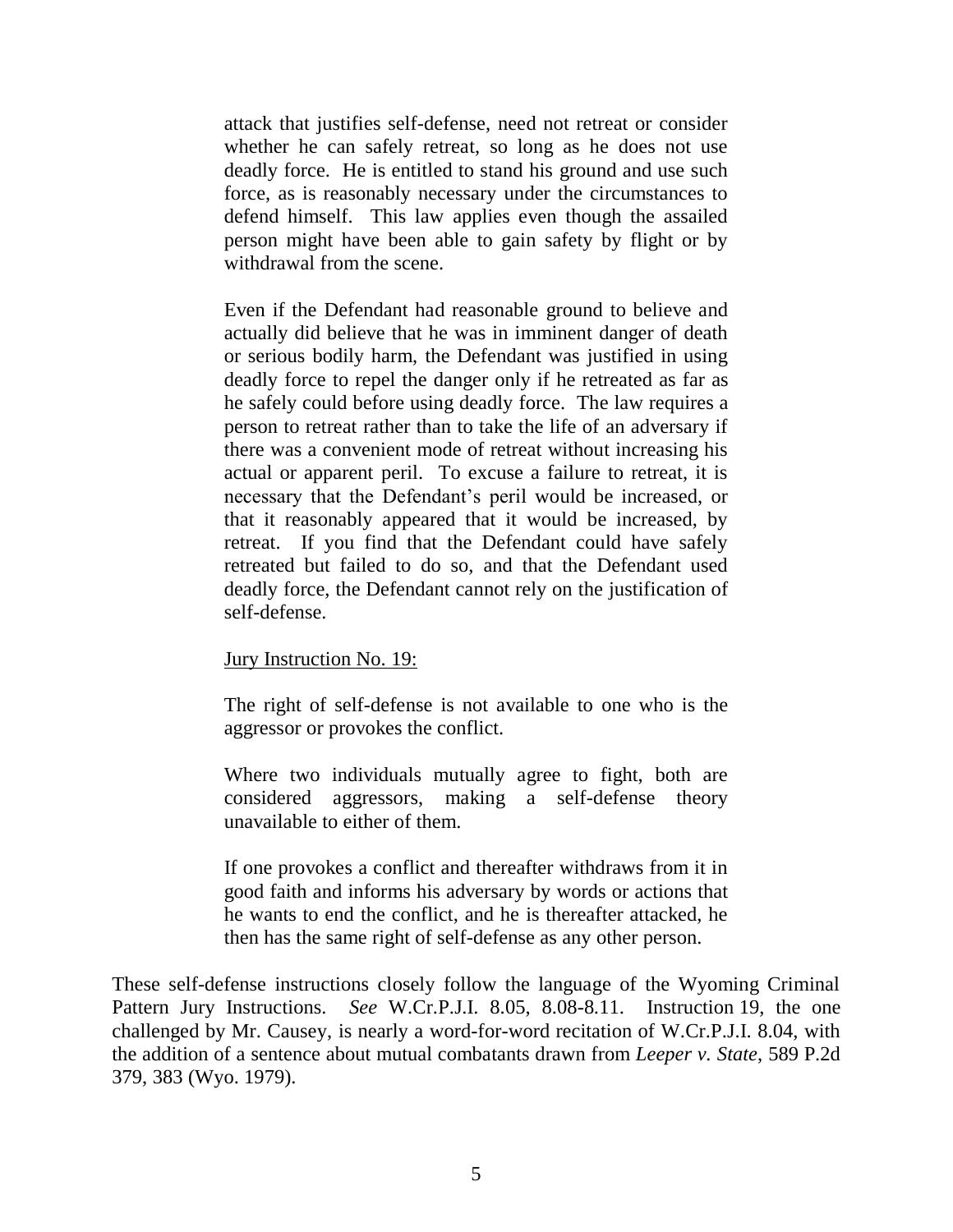[¶11] Carefully analyzed, Mr. Causey's appeal raises two separate objections to Instruction 19. First, he claims that the instruction should not have been given to the jury because the evidence was insufficient to support any finding that he was the aggressor. Second, he claims that the phrase "provoke the conflict" has a specialized meaning in the context of self-defense, and that the instruction was inadequate because it did not define the phrase in accordance with that specialized meaning. We consider each of the two objections in turn.

[¶12] At trial, during the instruction conference, the district court gave counsel copies of the instructions it planned to give the jury, and asked if there were any objections. Counsel for Mr. Causey replied, "One objection. I want to object, to argue that there is not enough proof that Mr. Causey was the aggressor to warrant this instruction." Though not specifying Instruction 19, the objection in context is fairly read as an objection to that particular instruction. The district court overruled the objection, and gave Instruction 19 to the jury.

[¶13] A trial court is given wide latitude in instructing the jury, and its decisions regarding instructions will be upheld if they are supported by any competent evidence. *See Iseli v. State*, 2007 WY 102, ¶¶ 9-10, 160 P.3d 1133, 1135-36 (Wyo. 2007). Our review of the record discloses competent evidence to support the district court's ruling. Key to this determination is the trial testimony of Mr. Howard, excerpted as follows:

> I walked in the door, walked past [Ms. Serres] . . . I don't remember if she had her hand on the door or not. I just opened the door and walked in and said something to her. I don't remember exactly what I said. . . . I started to turn around and seen something coming at me, and I threw up my hand, and there was a scuffle after that. . . . I did not attack [Mr. Causey].

In Mr. Howard's version of this incident, Mr. Causey was the aggressor. It is true that Mr. Causey provided an alternative version, in which Mr. Howard was the aggressor, but our task is not to weigh the evidence, only to determine whether the district court could reasonably conclude that there was competent evidence from which the jury might find that Mr. Causey was the aggressor. If the jury believed Mr. Howard, that was enough. The district court did not err in overruling Mr. Causey's objection and giving Instruction 19 to the jury.

[¶14] Mr. Causey's second objection, the one given most of the attention in his brief, is that Instruction 19 did not provide the legal definition of the phrase "provokes the conflict." In his brief, Mr. Causey asserts that provocation "is a term of art describing a narrow class of conduct intentionally contrived to manufacture a claim of self-defense." He initially cites this explanation from another jurisdiction: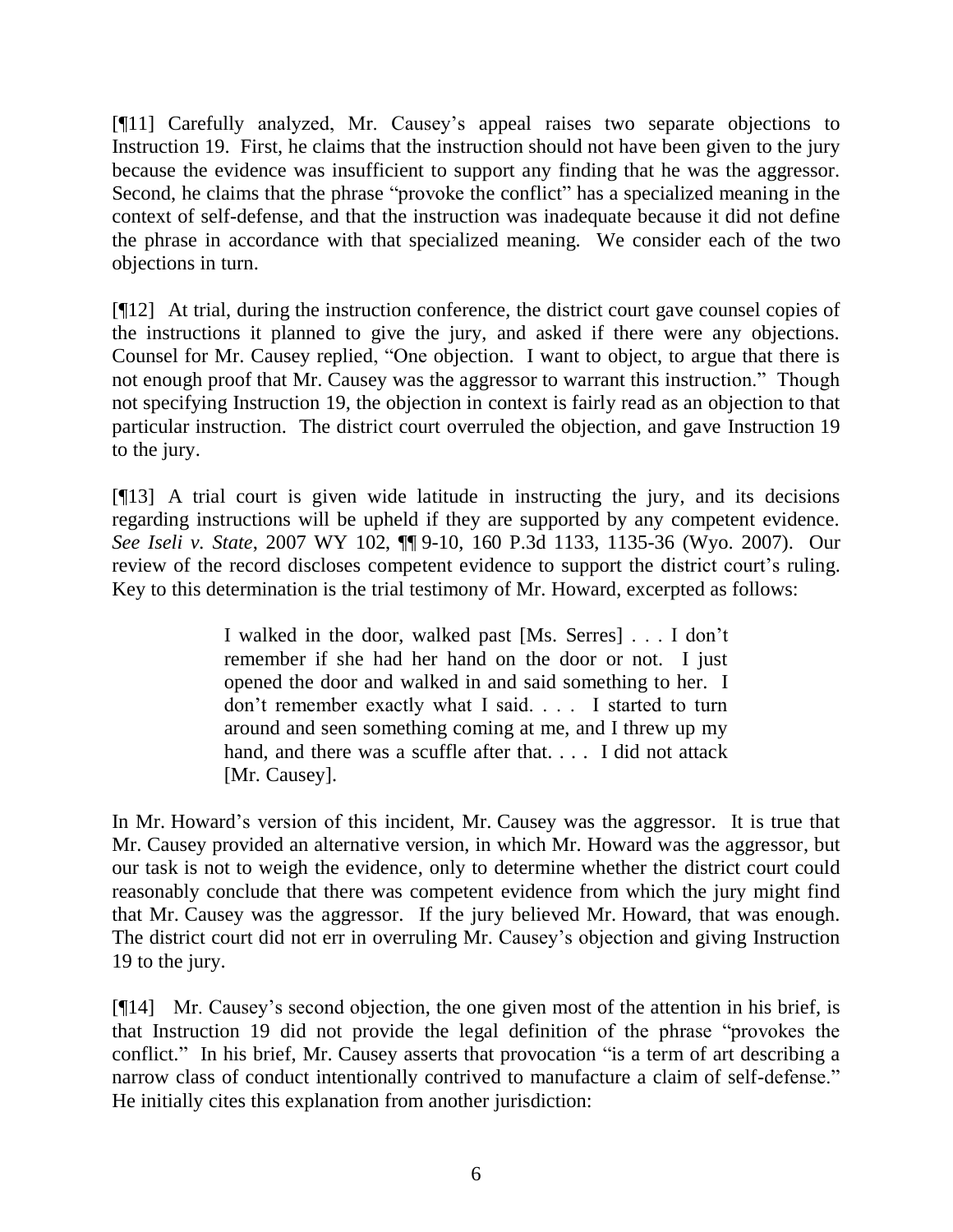The rule of law is that if the defendant provoked another to make an attack on him, so that the defendant would have a pretext for killing the other under the guise of self-defense, the defendant forfeits his right of self-defense.

*Smith v. State*, 965 S.W.2d 509, 512 (Tex. Crim. App. 1998). He then builds support for his contention from Wyoming precedent, beginning with *State v. Flory*, 276 P. 458, 462- 63 (Wyo. 1929), in which we explained that:

> Not every provocation, of course, will deprive a man of his right of self-defense. It must be one reasonably calculated to lead to an affray. . . . If the slayer provoked the combat or produced the occasion in order to have a pretext for killing his adversary, or doing him great bodily harm, the killing will be murder, no matter to what extremity he may have been reduced in the combat.

He moves on to *State v. Radon*, 19 P.2d 177, 182 (Wyo. 1933), in which we approved of a jury instruction with this language:

> You are further instructed that if you believe from the evidence that the defendant provoked the difficulty or began the quarrel *with the purpose of taking advantage of the deceased, and of taking his life, or doing him some great bodily harm*, then there is no self-defense in the case.

(Emphasis added.) He moves forward to *State v. Bristol*, 84 P.2d 757, 765-66 (Wyo. 1938), then to *Cullin v. State*, 565 P.2d 445, 451 (Wyo. 1977), in which we stated that, given the evidence adduced at trial, "[I]t became a jury decision to finally determine whether defendant's provocation was *calculated to create an occasion in order to afford her an opportunity to kill or seriously injure the deceased*." (Emphasis added.) Based on his position that the phrase "provokes the conflict" has this particularized meaning under the law of self-defense, Mr. Causey contends that the phrase should have been defined for the jury.

[¶15] The State responds that the word "provoke" has a common meaning, and is readily understood by jurors. The State invokes the proposition that "[a] court need not give an instruction defining a term unless it has a technical legal meaning so different from its ordinary meaning that the jury, without further explanation, would misunderstand its import in relation to the factual circumstances." *Butz v. State*, 2007 WY 152, ¶ 19, 167 P.3d 650, 655 (Wyo. 2007). On that basis, the State argues that the district court did not err in failing to define the phrase.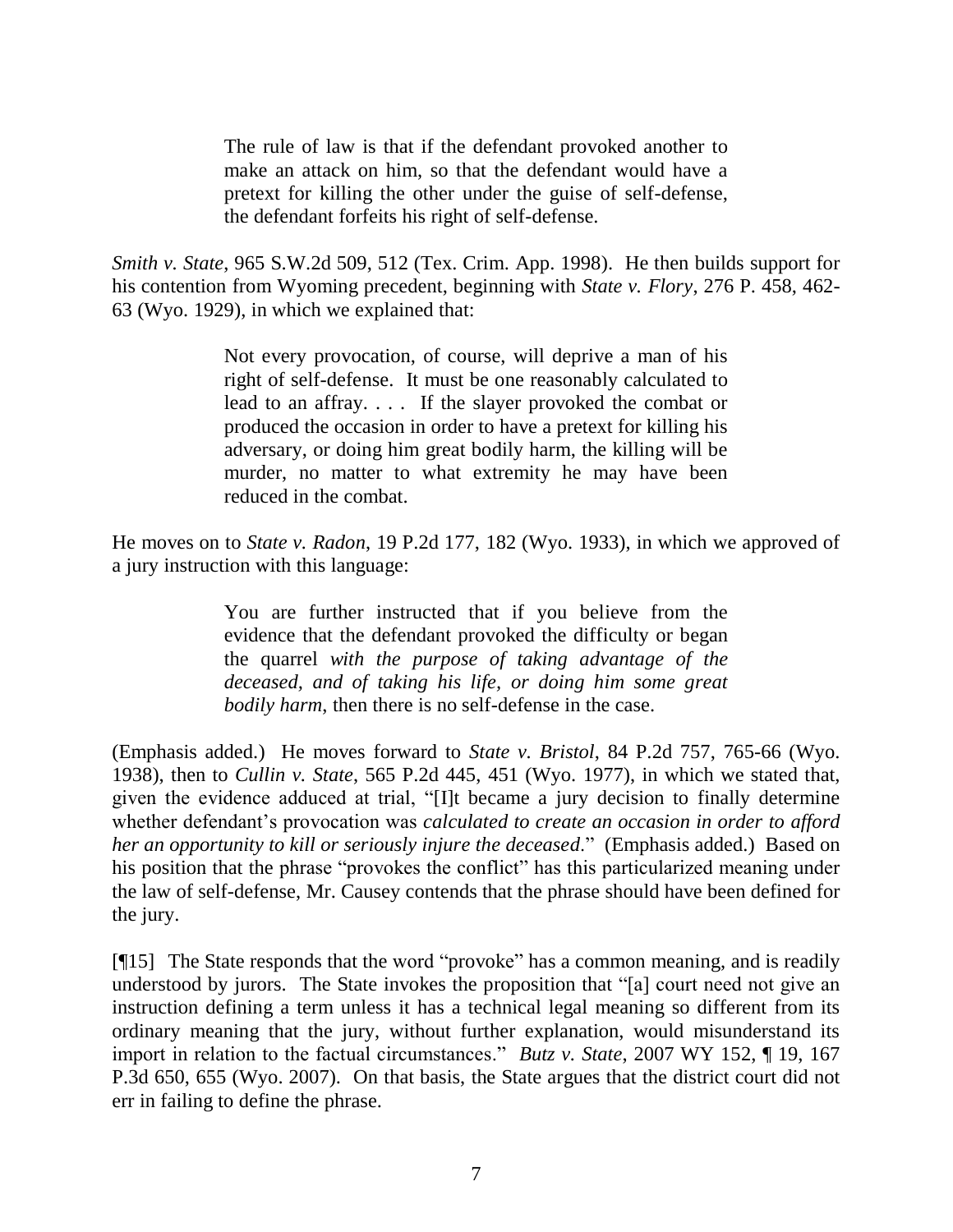[¶16] In sum, the State's position is that the word provoke should be used in its colloquial sense, and it was unnecessary to define this common term for the jury. Mr. Causey's position is that the word provoke has a specialized legal meaning, and should have been defined for the jury. Mr. Causey admits that he called Mr. Howard names and commented on his anatomy, but contends that he did not do so for the purpose of contriving an opportunity to injure or kill Mr. Howard. Further, Mr. Causey urges us to hold as a matter of law that "mere verbal insults" cannot constitute the provocation necessary to forfeit the right of self-defense. In contrast to the State, Mr. Causey contends that the word "provoke" must be used in a specialized legal sense, and that the jury should have been informed of this definition.

[¶17] We are precluded from resolving this dispute, however, because Mr. Causey did not raise these issues before the district court. W.R.Cr.P. 30(a) provides, in pertinent part, that:

> Before instructing the jury the court shall . . . afford [counsel] an opportunity to offer specific, legal objection to any instruction the court intends to give and to offer alternate instructions. No party may assign as error any portion of the charge or omission therefrom unless that party objects thereto before the jury is instructed, stating distinctly the matter to which the party objects and the grounds of the objection.

At trial, Mr. Causey objected to Instruction 19, but solely on the basis that there was insufficient proof that Mr. Causey was the aggressor. He made no objection aimed at the phrase "provoking the conflict." He presented no argument to the district court that the phrase had a specialized legal definition, and he offered no alternate instruction defining the phrase. We have stated repeatedly that an objection is not properly preserved on appeal unless the objection was made at trial. *E*.*g*. *Sanderson v. State*, 2007 WY 127, ¶ 13, 165 P.3d 83, 88 (Wyo. 2007); *Bush v. State*, 2008 WY 108, ¶ 29, 193 P.3d 203, 210 (Wyo. 2008). "The objector should lay his finger on the particular point intended to be raised so that the trial court will have notice and an opportunity to cure the alleged error." *Valerio v. State*, 429 P.2d 317, 319 (Wyo. 1967), quoting *Murdock v. State*, 351 P.2d 674, 679 (1960).

[¶18] While Mr. Causey did not raise this objection at trial, still "[p]lain errors or defects affecting substantial rights may be noticed although they were not brought to the attention of the trial court." W.R.A.P. 9.05; W.R.Cr.P. 52(b); s*ee Seaton v. State Highway Comm'n Dist. No. 1*, 784 P.2d 197, 206 (Wyo. 1989). "Plain error exists when: 1) the record is clear about the incident alleged as error; 2) there was a transgression of a clear and unequivocal rule of law; and 3) the party claiming the error was denied a substantial right which materially prejudiced him." *Guy v. State*, 2008 WY 56, ¶ 9, 184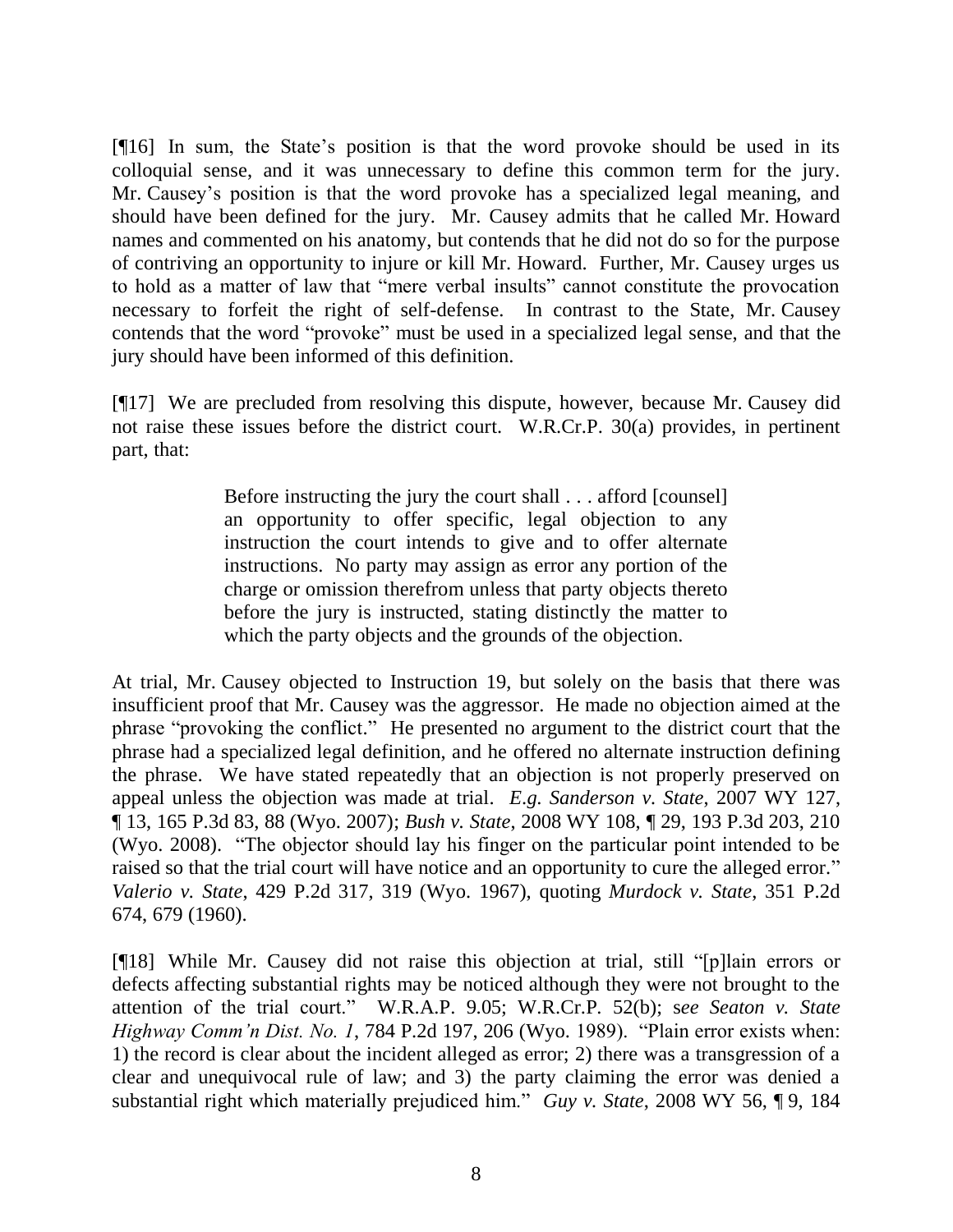P.3d 687, 692 (Wyo. 2008), quoting *Talley v. State*, 2007 WY 37, ¶ 9, 153 P.3d 256, 260 (Wyo. 2007).

[¶19] In his appellate brief, Mr. Causey provides no plain error analysis of the asserted error. On this basis alone, we could decline to consider his argument. *Schultz v. State*, 2007 WY 162, ¶ 18, 169 P.3d 81, 87 (Wyo. 2007). If we must supply that analysis, we proceed from the well-established precept that plain error will be found "only in exceptional circumstances." *Hays v. State*, 522 P.2d 1004, 1007 (Wyo. 1974). Under the plain error standard of review, we reverse a trial court's decision only if it is so plainly erroneous that the judge should have noticed and corrected the mistake even though the parties failed to raise the issue. "To charge the trial court with the duty of protecting defendant's right[s] . . . , thereby relieving the attorney of that obligation, would be an exercise in role-switching which we are not ready to condone." *Connolly v. State*, 610 P.2d 1008, 1011 (Wyo. 1980). "We cannot allow defendant or his counsel to place the burden of the defense upon a trial judge." *Gallup v. State*, 559 P.2d 1024, 1026 (Wyo. 1977). "Nor is it proper that this court be forced to assume that burden." *Johnson v. State*, 562 P.2d 1294, 1299 (Wyo. 1977). Accordingly, reversal is justified under the plain error standard of review "only in those rare circumstances where the rights lost by appellant were too blatant to assume the trial judge needed them brought to his attention." *Hatheway v. State*, 623 P.2d 741, 748 (Wyo. 1981) (Raper, J., concurring). That is why, in a plain error analysis, the Appellant must demonstrate "the existence of a clear and unequivocal rule of law which the particular facts transgress in a clear and obvious, not merely arguable, way." *Hampton v. State*, 558 P.2d 504, 507 (Wyo. 1977).

[¶20] The error that Mr. Causey brings to our attention was not an obvious transgression of any clear and unequivocal rule of law. He does not cite any Wyoming case establishing a clear-cut rule of law that the jury must be instructed on a specialized legal definition of provocation. Instead, he relies on a detailed analysis of self-defense cases dating back eighty years. None of those cases directly raised the question of how or whether a jury should be instructed on the definition of provocation. Instead, they dealt with related issues such as the duty of an aggressor to retreat, *see Flory*, 276 P. at 463, or the sufficiency of the evidence to support an instruction on aggression and provocation. *See Radon*, 19 P.2d at 182, *Bristol*, 84 P.2d at 765-66, and *Cullin*, 565 P.2d at 451. A specialized legal definition of the phrase "provokes the conflict" can be derived only through a meticulous examination of the subtle discussions contained in these cases.

[¶21] If the issue were properly before us, we might well agree with Mr. Causey's thoughtful analysis of the definition of "provokes the conflict." But even if we accepted that specialized definition now, it would not establish that, during Mr. Causey's trial, the failure to define the phrase was so plainly erroneous that the judge should have noticed and corrected the mistake even though the parties failed to raise the issue. Similarly, Mr. Causey cites no Wyoming case establishing that verbal insults alone cannot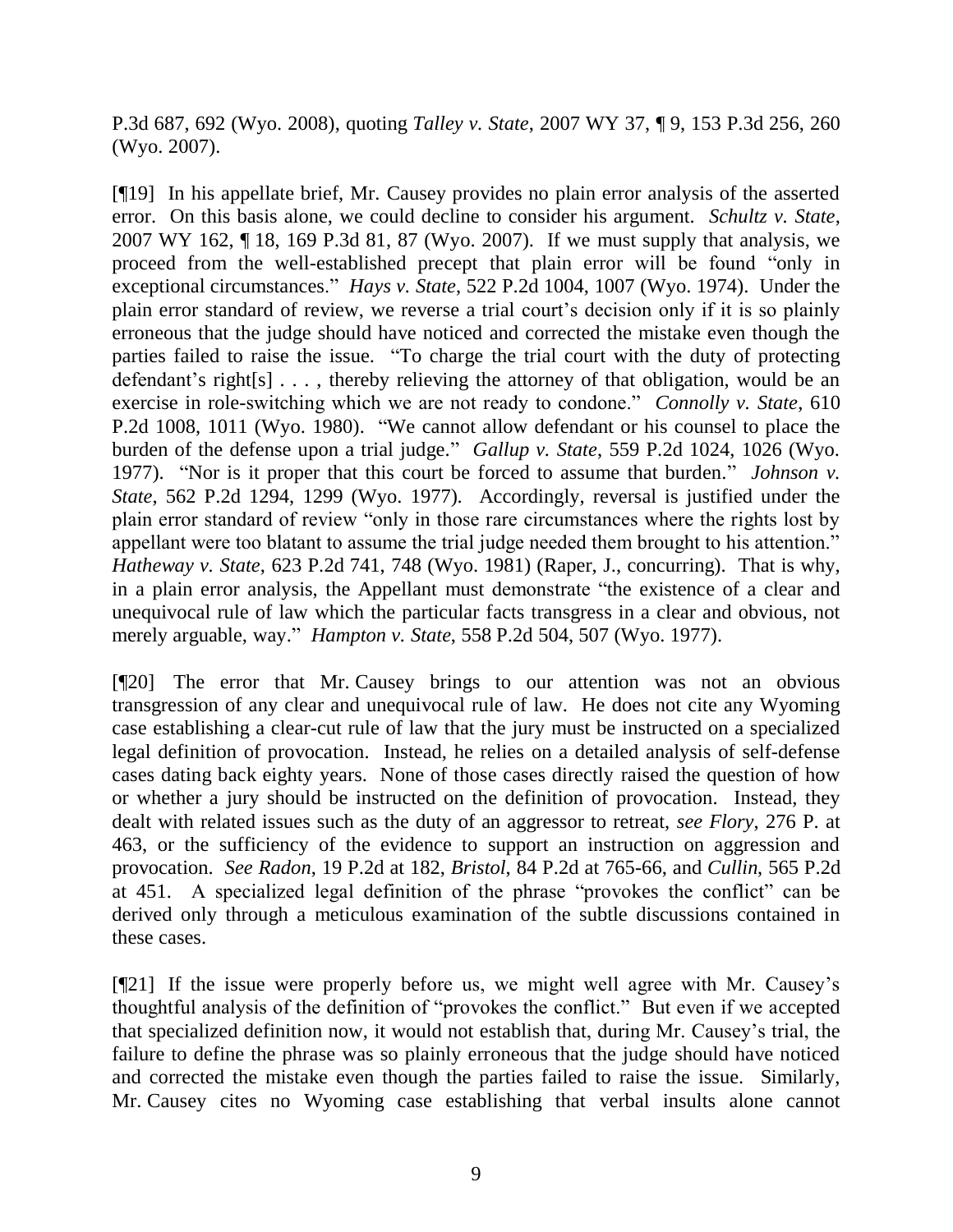constitute provocation. He relies solely on cases from other jurisdictions, many of which are cited in *State v. Riley*, 976 P.2d 624, 629 (Wash. 1999). But even if we were to follow those other jurisdictions at this point, that ruling would not demonstrate that any clear and unequivocal rule of Wyoming law was violated during Mr. Causey's trial. We conclude that the self-defense instructions given by the district court were not plainly erroneous, and do not require reversal of Mr. Causey's conviction.

# *2. Prosecutorial Misconduct*

[¶22] The second issue in this appeal is a claim that the prosecutor improperly commented on Mr. Causey's exercise of his right to silence. The right to remain silent when accused of a crime is founded on the Fifth Amendment to the United States Constitution and on Article 1, Section 11 of the Wyoming Constitution, and we have referred to it as "one of the most fundamental rights accorded a defendant in our criminal justice system." *Williams v. State*, 2004 WY 117, ¶ 18, 99 P.3d 432, 444 (Wyo. 2004). We protect this right zealously. *See Westmark v. State*, 693 P.2d 220, 225 (Wyo. 1984). For example, we have established that a prosecutor's comments on a defendant's silence are inherently prejudicial, and entitle the defendant to a reversal of his conviction. *Summers v. State*, 725 P.2d 1033, 1048-49 (Wyo. 1986). We have explained, however, that:

> A prosecutor does not "comment" on a defendant's exercise of his right to silence where he does not attempt to use the silence to the state's advantage, [or] where he does not argue to the jury that the silence was evidence of guilt or an admission of guilt.

*Teniente v. State*, 2007 WY 165, ¶ 23, 169 P.3d 512, 523 (Wyo. 2007). To determine if a prosecutor has made an improper comment on the right to silence, we review the record as a whole and place the prosecutor's questions and statements in the context of the entire trial. *Spinner v. State*, 2003 WY 106, ¶ 19, 75 P.3d 1016, 1024 (Wyo. 2003).

[¶23] In this case, Mr. Causey voluntarily gave extensive statements to law enforcement officers at the scene of the incident. His description of the events at that time was substantially different from the description he provided later at trial. The prosecutor highlighted the differences through the testimony of the law enforcement officers. For example, the prosecutor questioned one officer as follows:

> Q. Officer Frye, let me skip ahead a little bit and ask you if you ever had the opportunity while you were there to talk with the defendant, Ripp Causey?

A. Yes, I did. . . .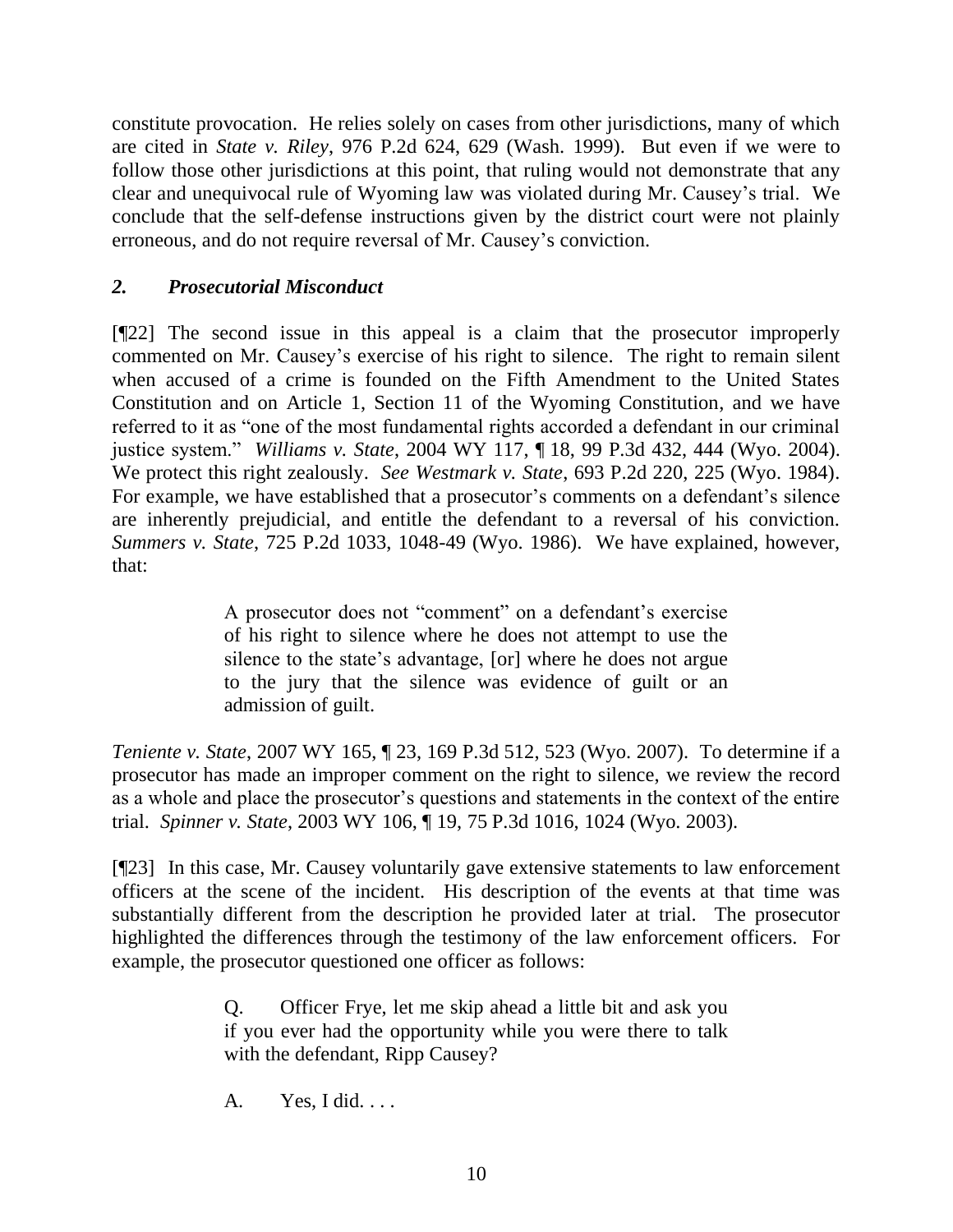Q. Did he ever say at any point in your conversation that he tried to leave?

A. No, he didn't.

Q. Did he ever say at any point, ever, in your conversation with him that he tried to start his truck?

A. No, not at any time.

Q. Did he ever tell you or say that he had told Sandra to call the police?

A. No, he never did.

Q. Did he ever tell you that he tried to get out of the front door?

A. No.

Q. Did he ever say that David Howard attacked him from behind?

A. No.

Q. Did he ever say that David Howard pulled his hair?

A. No, not at any time....

Q. Did he say anything about what his intentions were with the machete?

A. He did state that he was going to try to take [David Howard's] head off.

The prosecutor asked similar questions of Deputy Stensaas. The prosecutor also pointed out inconsistencies when cross-examining Mr. Causey:

> Q. The truth of the matter, however, is you never mentioned that [you tried to leave but your truck would not start] to the law enforcement officers on November 5, 2006, did you?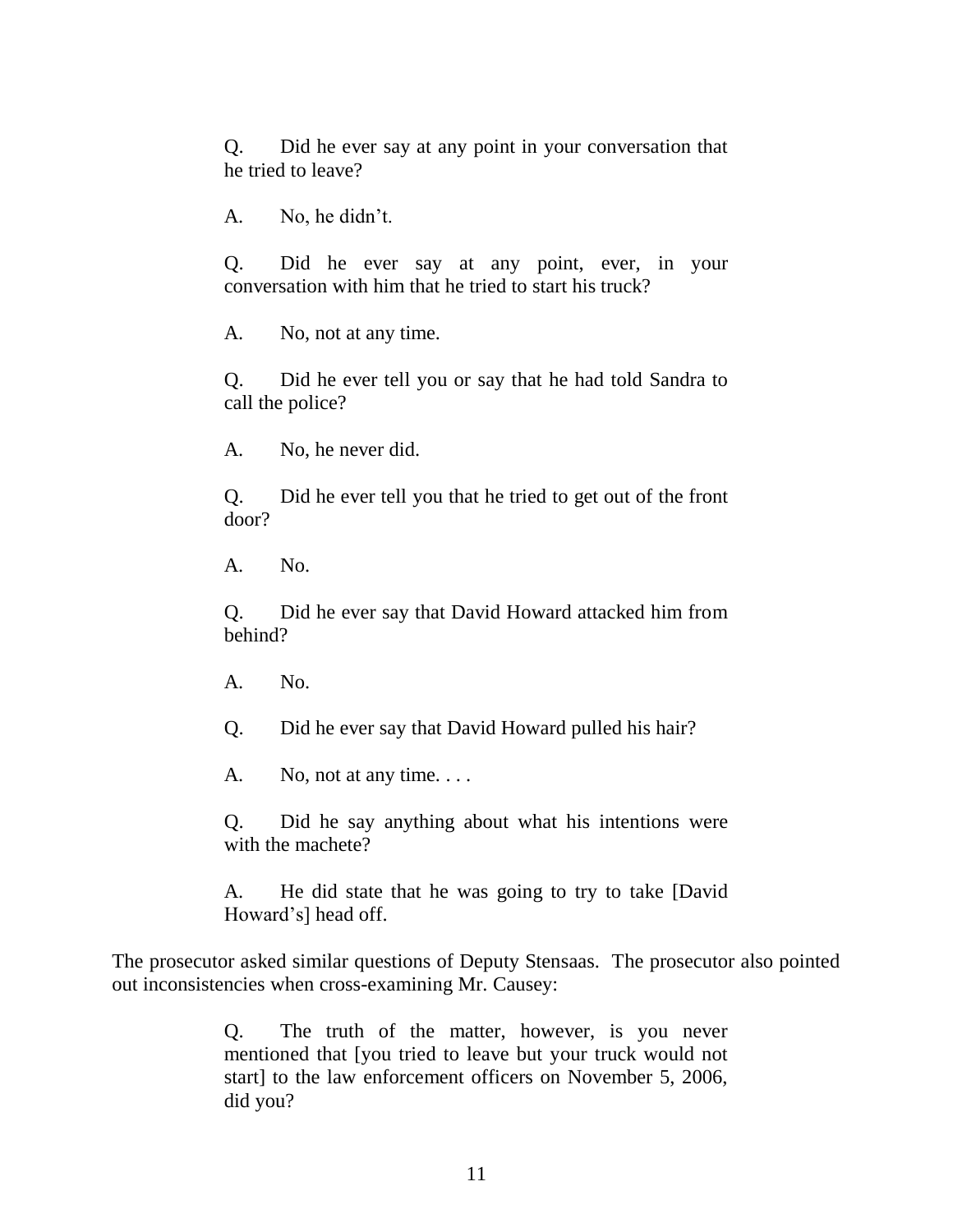- A. They never asked.
- Q. Do you think it's an important fact?
- A. I was just answering their questions.

Q. So when they told you you were under arrest, you didn't say, hey, I tried to leave.

- A. Yes, I did.
- Q. Oh, you told them you tried to leave in the truck?
- A. Well, no. Wait. I didn't say I tried to leave....
- Q. You . . . never did tell them you tried to leave, did you?
- A. They never asked.

[¶24] Although Mr. Causey offered no objection to these questions at trial, he now contends that the prosecutor's questions amounted to improper comment on his right to remain silent. A review of the entire record convinces us, however, that the prosecutor was not commenting on Mr. Causey's silence, but was instead emphasizing that Mr. Causey's trial testimony about the incident was different from what he related to the officers just after the incident occurred. Comparing inconsistent versions of an occurrence is a reasonable way to cast doubt on the credibility of a witness.

> A defendant may not exploit his or her voluntary and informed responses to official interrogation without understanding that the door swings both ways, affording the prosecution a similar opportunity to make some comment over what [he] said or neglected to say.

*Sturgis v. State*, 932 P.2d 199, 205 (Wyo. 1997). We conclude that the prosecutor's questioning amounted to comments on what Mr. Causey said or neglected to say rather than comments on the exercise of his right to silence. In comparable circumstances, we decided that it was not reversible error for a prosecutor to ask a defendant about his "decision to withhold information from the officers" after he had "agreed to talk with police." *Emerson v. State*, 988 P.2d 518, 522 (Wyo. 1999) (emphasis omitted). In Mr. Causey's case, it was not improper for the prosecutor to question the witnesses as a way of highlighting inconsistencies in Mr. Causey's different versions of the events.